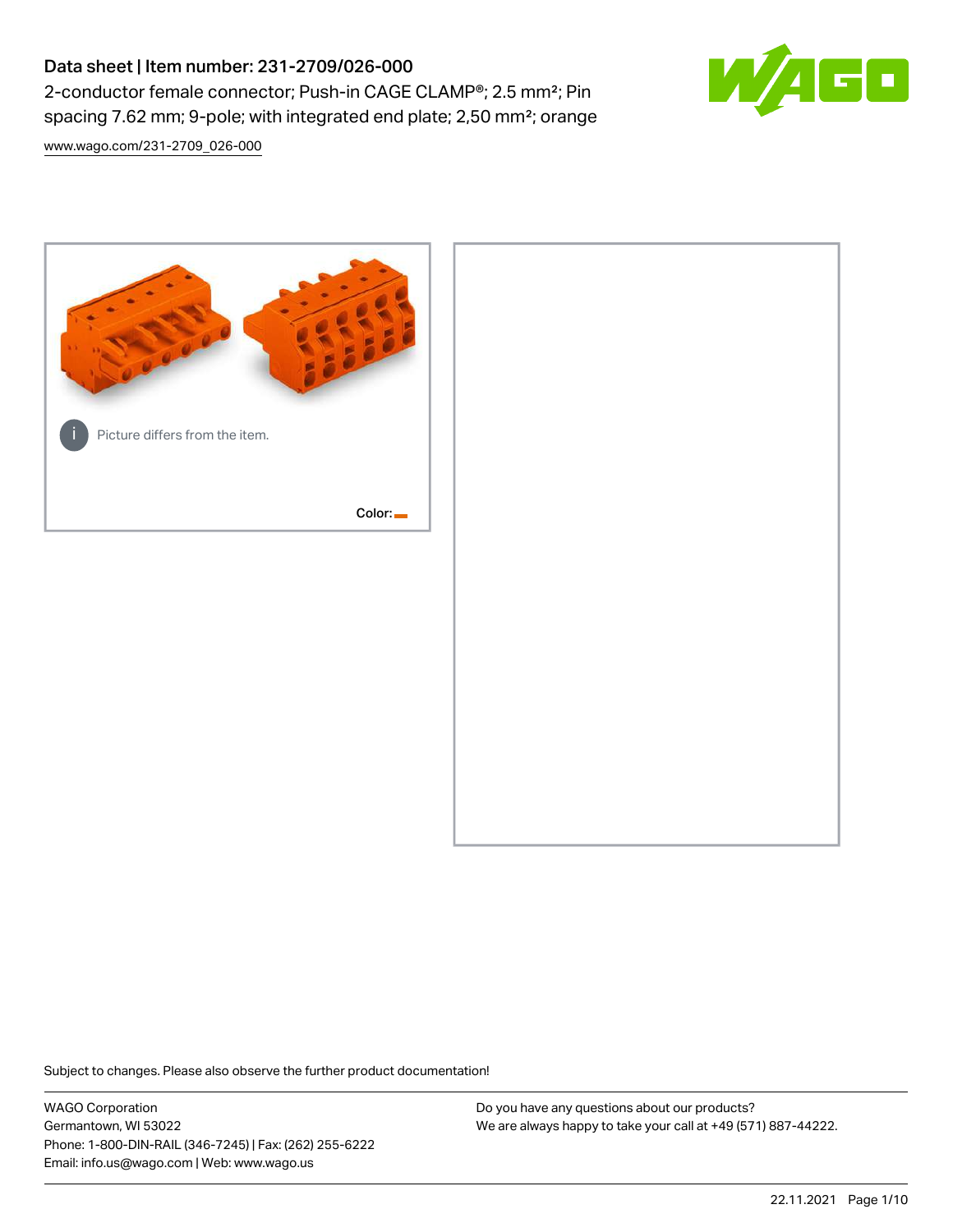



#### Item description

- $\blacksquare$ Universal connection for all conductor types
- $\blacksquare$ Two conductor entries per pole
- $\blacksquare$ For looping through power or data buses
- $\blacksquare$ Bus connection is retained, even when unmated
- $\blacksquare$ Push-in termination of solid and ferruled conductors
- $\blacksquare$ With coding fingers

# Data

#### Notes

| Safety information 1 | The MCS-MULTI CONNECTION SYSTEM includes connectors<br>without breaking capacity in accordance with DIN EN 61984. When<br>used as intended, these connectors must not be connected<br>/disconnected when live or under load. The circuit design should<br>ensure header pins, which can be touched, are not live when<br>unmated. |
|----------------------|-----------------------------------------------------------------------------------------------------------------------------------------------------------------------------------------------------------------------------------------------------------------------------------------------------------------------------------|
| Variants:            | Gold-plated or partially gold-plated contact surfaces<br>Other versions (or variants) can be requested from WAGO Sales or<br>configured at https://configurator.wago.com/                                                                                                                                                         |

Subject to changes. Please also observe the further product documentation!

| <b>WAGO Corporation</b>                                | Do you have any questions about our products?                 |
|--------------------------------------------------------|---------------------------------------------------------------|
| Germantown, WI 53022                                   | We are always happy to take your call at +49 (571) 887-44222. |
| Phone: 1-800-DIN-RAIL (346-7245)   Fax: (262) 255-6222 |                                                               |
| Email: info.us@wago.com   Web: www.wago.us             |                                                               |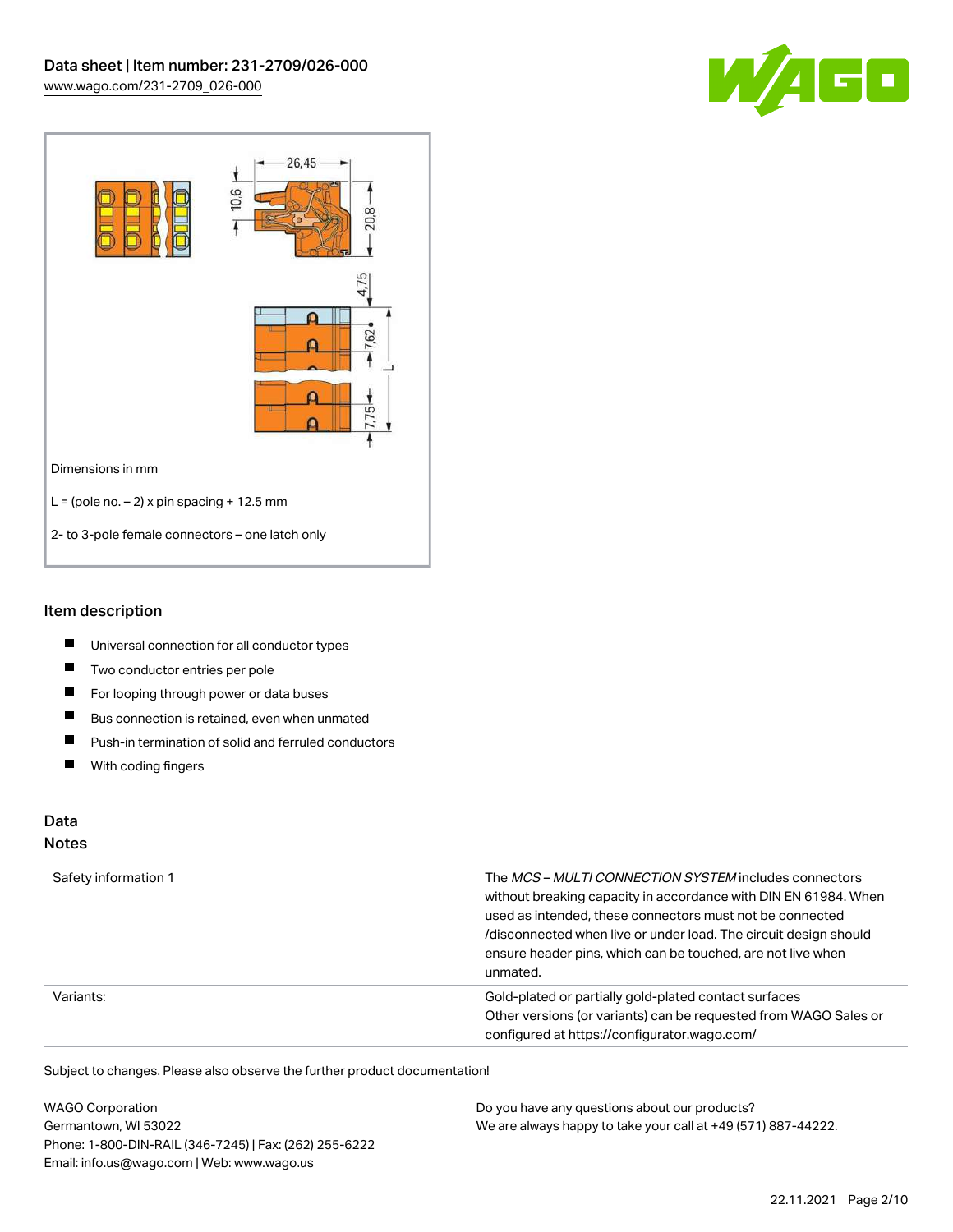

# Electrical data

# IEC Approvals

| Ratings per                 | IEC/EN 60664-1                                                        |
|-----------------------------|-----------------------------------------------------------------------|
| Rated voltage (III / 3)     | 500 V                                                                 |
| Rated surge voltage (III/3) | 6 kV                                                                  |
| Rated voltage (III/2)       | 630 V                                                                 |
| Rated surge voltage (III/2) | 6 <sub>k</sub> V                                                      |
| Nominal voltage (II/2)      | 1000V                                                                 |
| Rated surge voltage (II/2)  | 6 <sub>k</sub> V                                                      |
| Rated current               | 16A                                                                   |
| Legend (ratings)            | $(III / 2)$ $\triangle$ Overvoltage category III / Pollution degree 2 |

# UL Approvals

| Approvals per                  | UL 1059 |
|--------------------------------|---------|
| Rated voltage UL (Use Group B) | 300 V   |
| Rated current UL (Use Group B) | 20A     |
| Rated voltage UL (Use Group D) | 300 V   |
| Rated current UL (Use Group D) | 10 A    |

# Ratings per UL

| Rated voltage UL 1977 | 600 V       |
|-----------------------|-------------|
| Rated current UL 1977 | 20h<br>20 A |

# CSA Approvals

| Approvals per                   | CSA   |
|---------------------------------|-------|
| Rated voltage CSA (Use Group B) | 300 V |
| Rated current CSA (Use Group B) | 15 A  |
| Rated voltage CSA (Use Group D) | 300 V |
| Rated current CSA (Use Group D) | 10 A  |

# Connection data

| Total number of connection points |  |
|-----------------------------------|--|
| Total number of potentials        |  |
| Number of connection types        |  |

Subject to changes. Please also observe the further product documentation!

| <b>WAGO Corporation</b>                                | Do you have any questions about our products?                 |
|--------------------------------------------------------|---------------------------------------------------------------|
| Germantown, WI 53022                                   | We are always happy to take your call at +49 (571) 887-44222. |
| Phone: 1-800-DIN-RAIL (346-7245)   Fax: (262) 255-6222 |                                                               |
| Email: info.us@wago.com   Web: www.wago.us             |                                                               |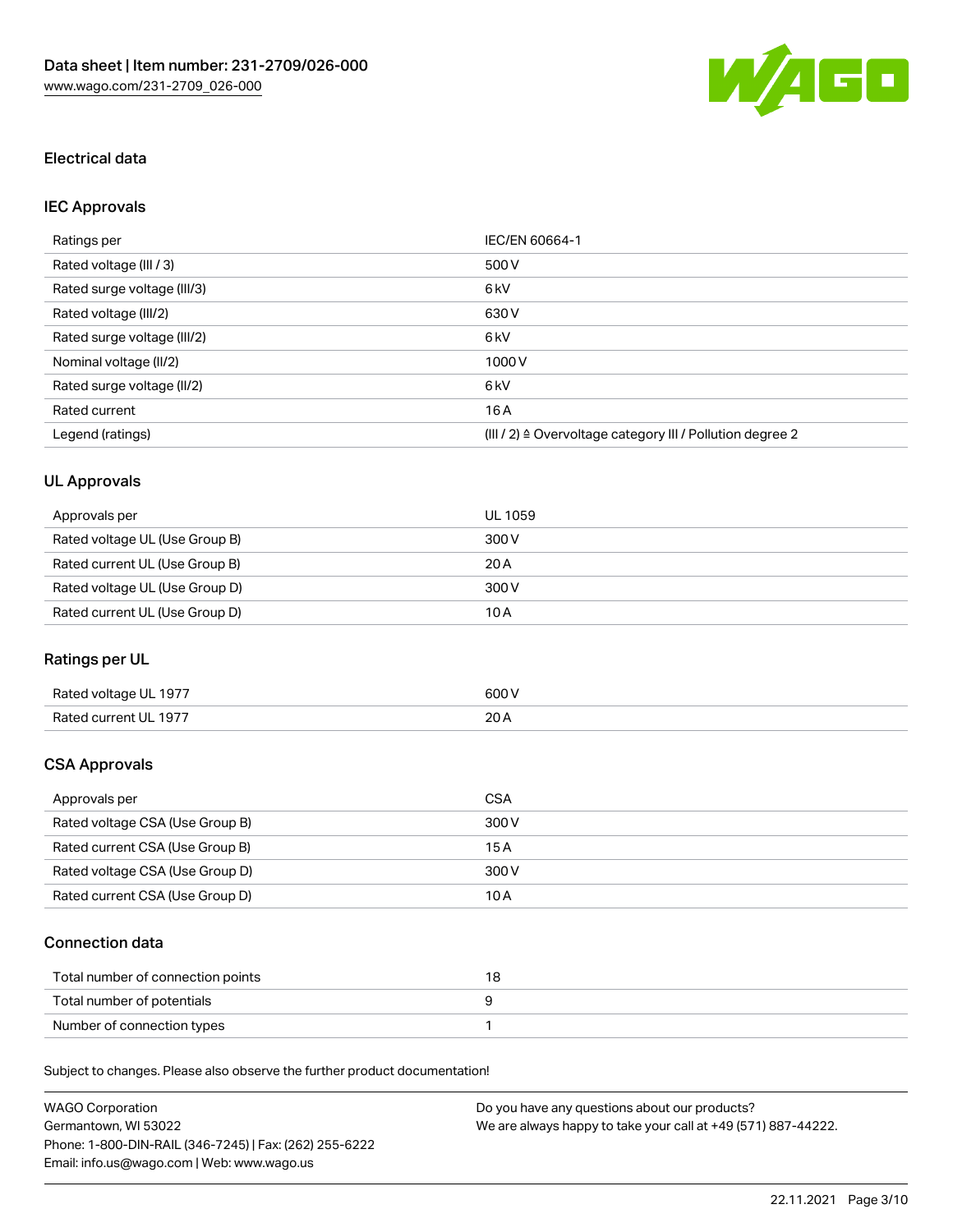[www.wago.com/231-2709\\_026-000](http://www.wago.com/231-2709_026-000)



#### Number of levels 1

#### Connection 1

| Connection technology                             | Push-in CAGE CLAMP®                   |
|---------------------------------------------------|---------------------------------------|
| Actuation type                                    | Operating tool                        |
| Solid conductor                                   | $0.22.5$ mm <sup>2</sup> / 24  12 AWG |
| Fine-stranded conductor                           | $0.22.5$ mm <sup>2</sup> / 24  12 AWG |
| Fine-stranded conductor; with insulated ferrule   | $0.251.5$ mm <sup>2</sup>             |
| Fine-stranded conductor; with uninsulated ferrule | $0.252.5$ mm <sup>2</sup>             |
| Strip length                                      | $910$ mm $/0.350.39$ inch             |
| Number of poles                                   | 9                                     |
| Conductor entry direction to mating direction     | 0°                                    |

# Physical data

| Pin spacing | 7.62 mm / 0.3 inch    |
|-------------|-----------------------|
| Width       | 65.84 mm / 2.592 inch |
| Height      | 20.8 mm / 0.819 inch  |
| Depth       | 26.45 mm / 1.041 inch |

### Plug-in connection

| Contact type (pluggable connector) | Female connector/socket |
|------------------------------------|-------------------------|
| Connector (connection type)        | for conductor           |
| Mismating protection               | No                      |
| Locking of plug-in connection      | Without                 |

#### Material data

| Color                       | orange                            |
|-----------------------------|-----------------------------------|
| Material group              |                                   |
| Insulation material         | Polyamide (PA66)                  |
| Flammability class per UL94 | V <sub>0</sub>                    |
| Clamping spring material    | Chrome nickel spring steel (CrNi) |
| Contact material            | Copper alloy                      |
| Contact plating             | tin-plated                        |
| Fire load                   | 0.465 MJ                          |
| Weight                      | 24.8g                             |

Subject to changes. Please also observe the further product documentation!

| <b>WAGO Corporation</b>                                | Do you have any questions about our products?                 |
|--------------------------------------------------------|---------------------------------------------------------------|
| Germantown, WI 53022                                   | We are always happy to take your call at +49 (571) 887-44222. |
| Phone: 1-800-DIN-RAIL (346-7245)   Fax: (262) 255-6222 |                                                               |
| Email: info.us@wago.com   Web: www.wago.us             |                                                               |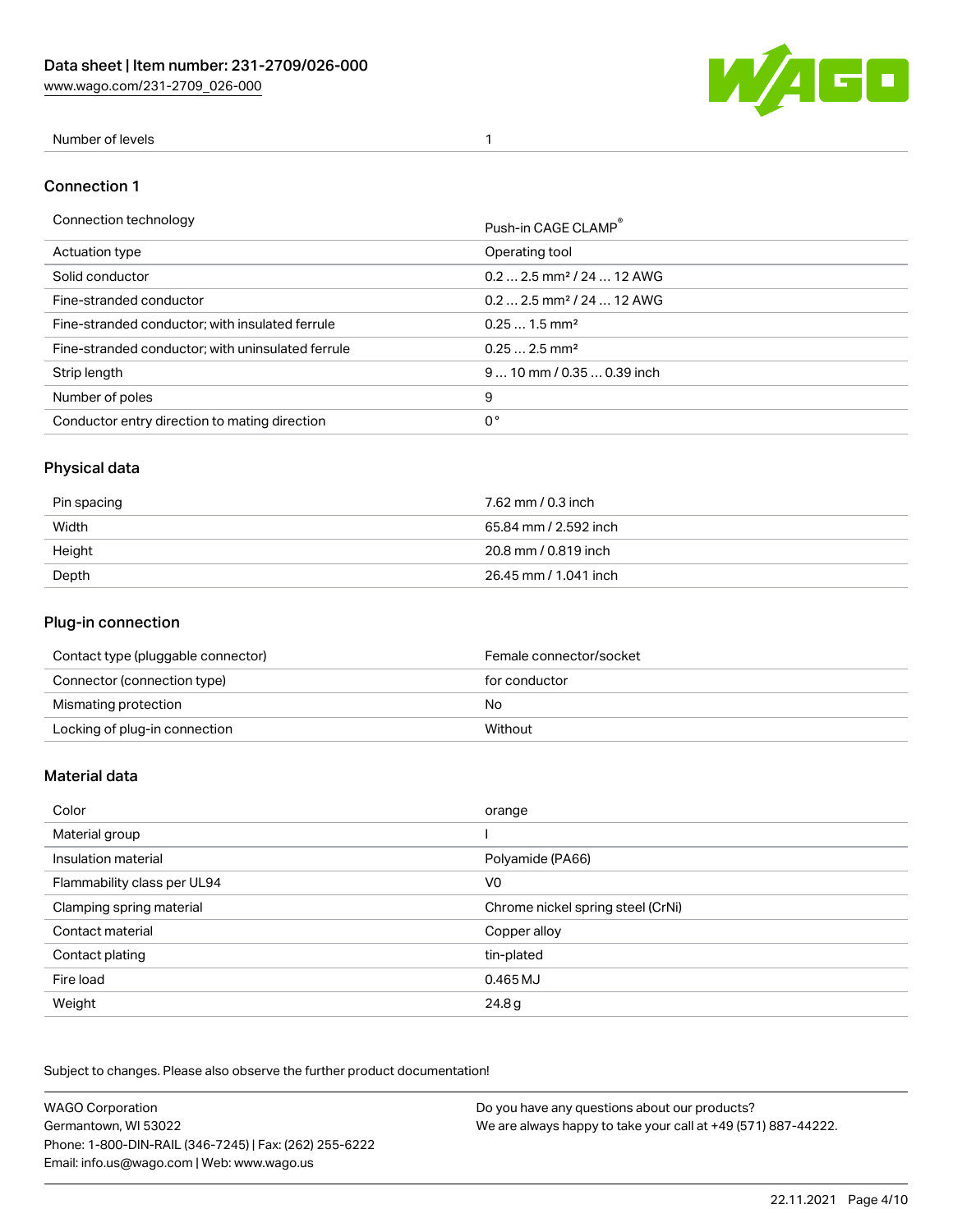

#### Environmental requirements

| Limit temperature range | $-60+85 °C$ |
|-------------------------|-------------|
|-------------------------|-------------|

#### Commercial data

| <b>Product Group</b>  | 3 (Multi Conn. System) |
|-----------------------|------------------------|
| PU (SPU)              | 25 Stück               |
| Packaging type        | box                    |
| Country of origin     | PL                     |
| <b>GTIN</b>           | 4044918565615          |
| Customs tariff number | 8536694040             |

### Approvals / Certificates

#### Country specific Approvals

|      |                          |                                 | Certificate |
|------|--------------------------|---------------------------------|-------------|
| Logo | Approval                 | <b>Additional Approval Text</b> | name        |
|      | CВ                       | IEC 61984                       | NL-39756    |
|      | DEKRA Certification B.V. |                                 |             |

#### Ship Approvals

| Logo | Approval                           | <b>Additional Approval Text</b> | Certificate<br>name             |
|------|------------------------------------|---------------------------------|---------------------------------|
|      | ABS<br>American Bureau of Shipping | $\overline{\phantom{0}}$        | 19-<br>HG1869876-<br><b>PDA</b> |

#### UL-Approvals

| Logo | Approval                            | <b>Additional Approval Text</b> | Certificate<br>name |
|------|-------------------------------------|---------------------------------|---------------------|
| 8    | UL<br>UL International Germany GmbH | <b>UL 1059</b>                  | E45172              |
| J    | UL<br>UL International Germany GmbH | <b>UL 1977</b>                  | E45171              |

Subject to changes. Please also observe the further product documentation!

WAGO Corporation Germantown, WI 53022 Phone: 1-800-DIN-RAIL (346-7245) | Fax: (262) 255-6222 Email: info.us@wago.com | Web: www.wago.us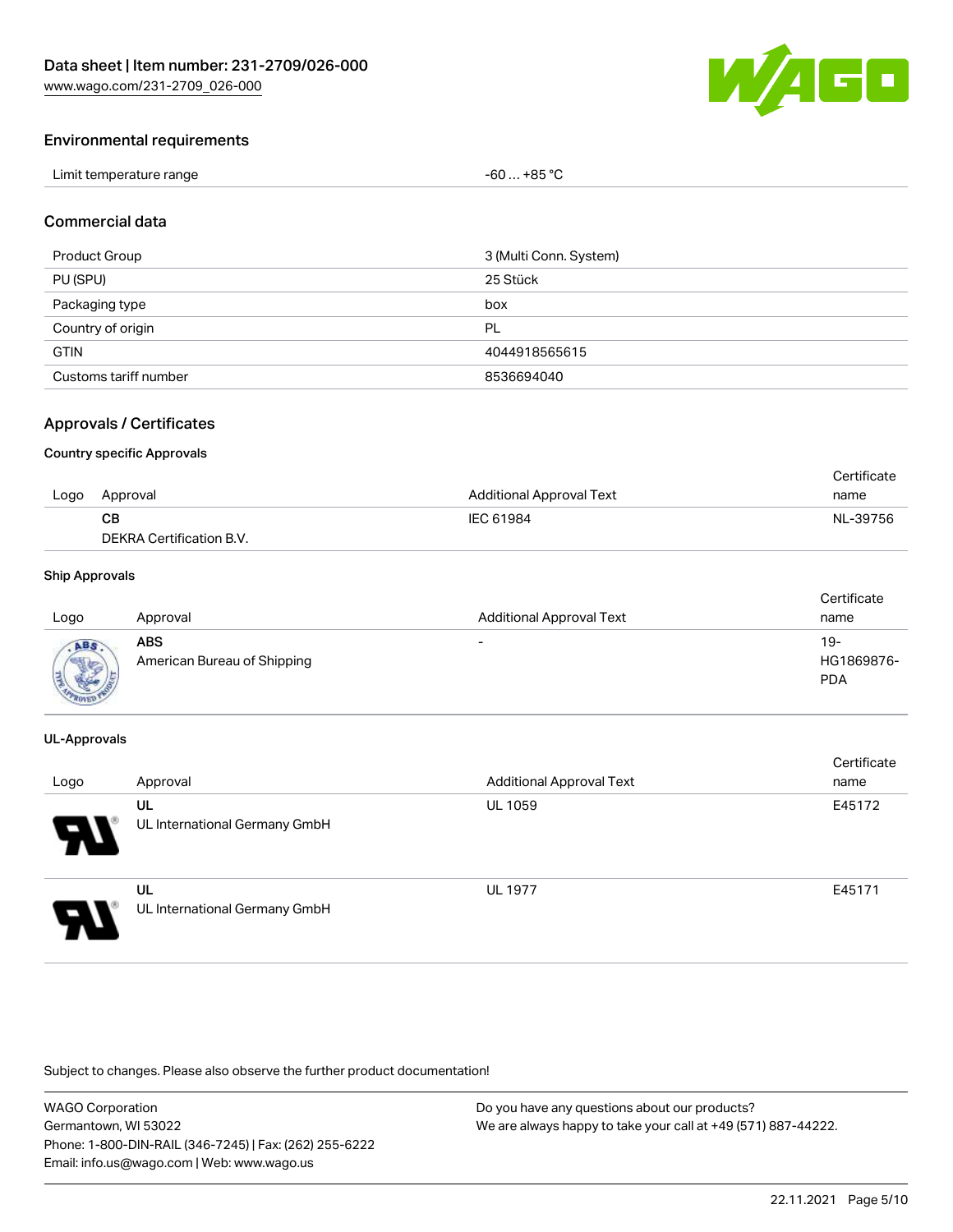

### **Counterpart**

#### Item no.731-639

| Item no.231-739/001-000                                                                                                      | www.wago.com/231-739/001- |
|------------------------------------------------------------------------------------------------------------------------------|---------------------------|
| 1-conductor male connector; CAGE CLAMP®; 2.5 mm <sup>2</sup> ; Pin spacing 7.62 mm; 9-pole; 2,50 mm <sup>2</sup> ;<br>orange | www.wago.com/731-639      |



| ltem no.231-739/001-000                                                                 | www.wago.com/ |
|-----------------------------------------------------------------------------------------|---------------|
| THT male header; 1.0 x 1.0 mm solder pin; straight; Pin spacing 7.62 mm; 9-pole; orange | 000           |

| ltem no.231-939/001-000<br>THT male header; 1.0 x 1.0 mm solder pin; angled; Pin spacing 7.62 mm; 9-pole; orange | www.wago.com/231-939/001-<br>000 |
|------------------------------------------------------------------------------------------------------------------|----------------------------------|

### Optional accessories

| Marking accessories |                                                                                                                                                                                                |                                  |
|---------------------|------------------------------------------------------------------------------------------------------------------------------------------------------------------------------------------------|----------------------------------|
| Marking strip       |                                                                                                                                                                                                |                                  |
|                     | Item no.: 210-331/762-202<br>Marking strips; as a DIN A4 sheet; MARKED; 1-16 (100x); Height of marker strip: 2.3 mm/0.091 in; Strip<br>length 182 mm; Horizontal marking; Self-adhesive; white | www.wago.com/210-331<br>/762-202 |
|                     | Item no.: 210-332/762-020<br>Marking strips; as a DIN A4 sheet; MARKED; 1-20 (80x); Height of marker strip: 3 mm; Strip length 182<br>mm; Horizontal marking; Self-adhesive; white             | www.wago.com/210-332<br>/762-020 |
| Strain relief       |                                                                                                                                                                                                |                                  |
| Strain relief plate |                                                                                                                                                                                                |                                  |
|                     | Item no.: 734-226<br>Strain relief plate; orange                                                                                                                                               | www.wago.com/734-226             |
| Testing accessories |                                                                                                                                                                                                |                                  |
| Testing accessories |                                                                                                                                                                                                |                                  |

|                 | Item no.: 231-662                                                                                       | www.wago.com/231-662 |  |
|-----------------|---------------------------------------------------------------------------------------------------------|----------------------|--|
|                 | Test plugs for female connectors; for 7.5 mm and 7.62 mm pin spacing; 2,50 mm <sup>2</sup> ; light gray |                      |  |
| <b>Ferrules</b> |                                                                                                         |                      |  |
| Ferrule         |                                                                                                         |                      |  |
|                 | Item no.: 216-101                                                                                       |                      |  |
|                 | Ferrule; Sleeve for 0.5 mm <sup>2</sup> / AWG 22; uninsulated; electro-tin plated; silver-colored       | www.wago.com/216-101 |  |
|                 | Item no.: 216-104                                                                                       |                      |  |
|                 | Ferrule; Sleeve for 1.5 mm <sup>2</sup> / AWG 16; uninsulated; electro-tin plated; silver-colored       | www.wago.com/216-104 |  |
|                 | Item no.: 216-106                                                                                       |                      |  |
|                 | Ferrule; Sleeve for 2.5 mm <sup>2</sup> / AWG 14; uninsulated; electro-tin plated; silver-colored       | www.wago.com/216-106 |  |

Subject to changes. Please also observe the further product documentation!

| <b>WAGO Corporation</b>                                |
|--------------------------------------------------------|
| Germantown, WI 53022                                   |
| Phone: 1-800-DIN-RAIL (346-7245)   Fax: (262) 255-6222 |
| Email: info.us@wago.com   Web: www.wago.us             |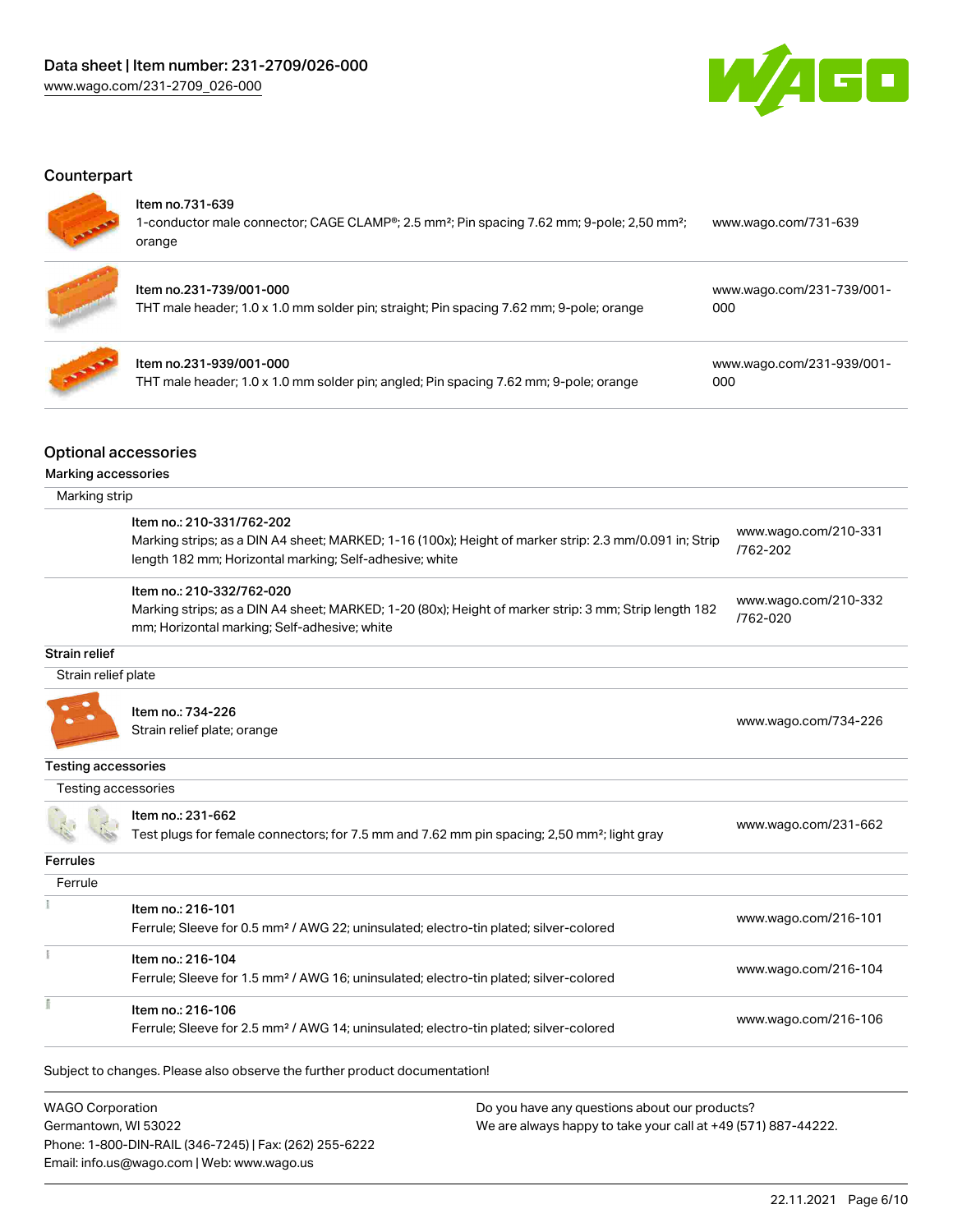# Data sheet | Item number: 231-2709/026-000

[www.wago.com/231-2709\\_026-000](http://www.wago.com/231-2709_026-000)

Email: info.us@wago.com | Web: www.wago.us



| Item no.: 216-102<br>Ferrule; Sleeve for 0.75 mm <sup>2</sup> / AWG 20; uninsulated; electro-tin plated; silver-colored                                                                           | www.wago.com/216-102                                          |
|---------------------------------------------------------------------------------------------------------------------------------------------------------------------------------------------------|---------------------------------------------------------------|
| Item no.: 216-103<br>Ferrule; Sleeve for 1 mm <sup>2</sup> / AWG 18; uninsulated; electro-tin plated                                                                                              | www.wago.com/216-103                                          |
| Item no.: 216-123<br>Ferrule; Sleeve for 1 mm <sup>2</sup> / AWG 18; uninsulated; electro-tin plated; silver-colored                                                                              | www.wago.com/216-123                                          |
| Item no.: 216-122<br>Ferrule; Sleeve for 0.75 mm <sup>2</sup> / AWG 20; uninsulated; electro-tin plated; silver-colored                                                                           | www.wago.com/216-122                                          |
| Item no.: 216-124<br>Ferrule; Sleeve for 1.5 mm <sup>2</sup> / AWG 16; uninsulated; electro-tin plated                                                                                            | www.wago.com/216-124                                          |
| Item no.: 216-142<br>Ferrule; Sleeve for 0.75 mm <sup>2</sup> / 18 AWG; uninsulated; electro-tin plated; electrolytic copper; gastight<br>crimped; acc. to DIN 46228, Part 1/08.92                | www.wago.com/216-142                                          |
| Item no.: 216-132<br>Ferrule; Sleeve for 0.34 mm <sup>2</sup> / AWG 24; uninsulated; electro-tin plated                                                                                           | www.wago.com/216-132                                          |
| Item no.: 216-121<br>Ferrule; Sleeve for 0.5 mm <sup>2</sup> / AWG 22; uninsulated; electro-tin plated; silver-colored                                                                            | www.wago.com/216-121                                          |
| Item no.: 216-143<br>Ferrule; Sleeve for 1 mm <sup>2</sup> / AWG 18; uninsulated; electro-tin plated; electrolytic copper; gastight<br>crimped; acc. to DIN 46228, Part 1/08.92                   | www.wago.com/216-143                                          |
| Item no.: 216-131<br>Ferrule; Sleeve for 0.25 mm <sup>2</sup> / AWG 24; uninsulated; electro-tin plated; silver-colored                                                                           | www.wago.com/216-131                                          |
| Item no.: 216-141<br>Ferrule; Sleeve for 0.5 mm <sup>2</sup> / 20 AWG; uninsulated; electro-tin plated; electrolytic copper; gastight<br>crimped; acc. to DIN 46228, Part 1/08.92                 | www.wago.com/216-141                                          |
| Item no.: 216-152<br>Ferrule; Sleeve for 0.34 mm <sup>2</sup> / AWG 24; uninsulated; electro-tin plated                                                                                           | www.wago.com/216-152                                          |
| Item no.: 216-203<br>Ferrule; Sleeve for 1 mm <sup>2</sup> / AWG 18; insulated; electro-tin plated; red                                                                                           | www.wago.com/216-203                                          |
| Item no.: 216-202<br>Ferrule; Sleeve for 0.75 mm <sup>2</sup> / 18 AWG; insulated; electro-tin plated; gray                                                                                       | www.wago.com/216-202                                          |
| Item no.: 216-151<br>Ferrule; Sleeve for 0.25 mm <sup>2</sup> / AWG 24; uninsulated; electro-tin plated                                                                                           | www.wago.com/216-151                                          |
| Item no.: 216-204<br>Ferrule; Sleeve for 1.5 mm <sup>2</sup> / AWG 16; insulated; electro-tin plated; black                                                                                       | www.wago.com/216-204                                          |
| Item no.: 216-144<br>Ferrule; Sleeve for 1.5 mm <sup>2</sup> / AWG 16; uninsulated; electro-tin plated; electrolytic copper; gastight<br>crimped; acc. to DIN 46228, Part 1/08.92; silver-colored | www.wago.com/216-144                                          |
| Item no.: 216-201<br>Ferrule; Sleeve for 0.5 mm <sup>2</sup> / 20 AWG; insulated; electro-tin plated; white                                                                                       | www.wago.com/216-201                                          |
| Subject to changes. Please also observe the further product documentation!                                                                                                                        |                                                               |
| <b>WAGO Corporation</b><br>Do you have any questions about our products?<br>Germantown, WI 53022<br>Phone: 1-800-DIN-RAIL (346-7245)   Fax: (262) 255-6222                                        | We are always happy to take your call at +49 (571) 887-44222. |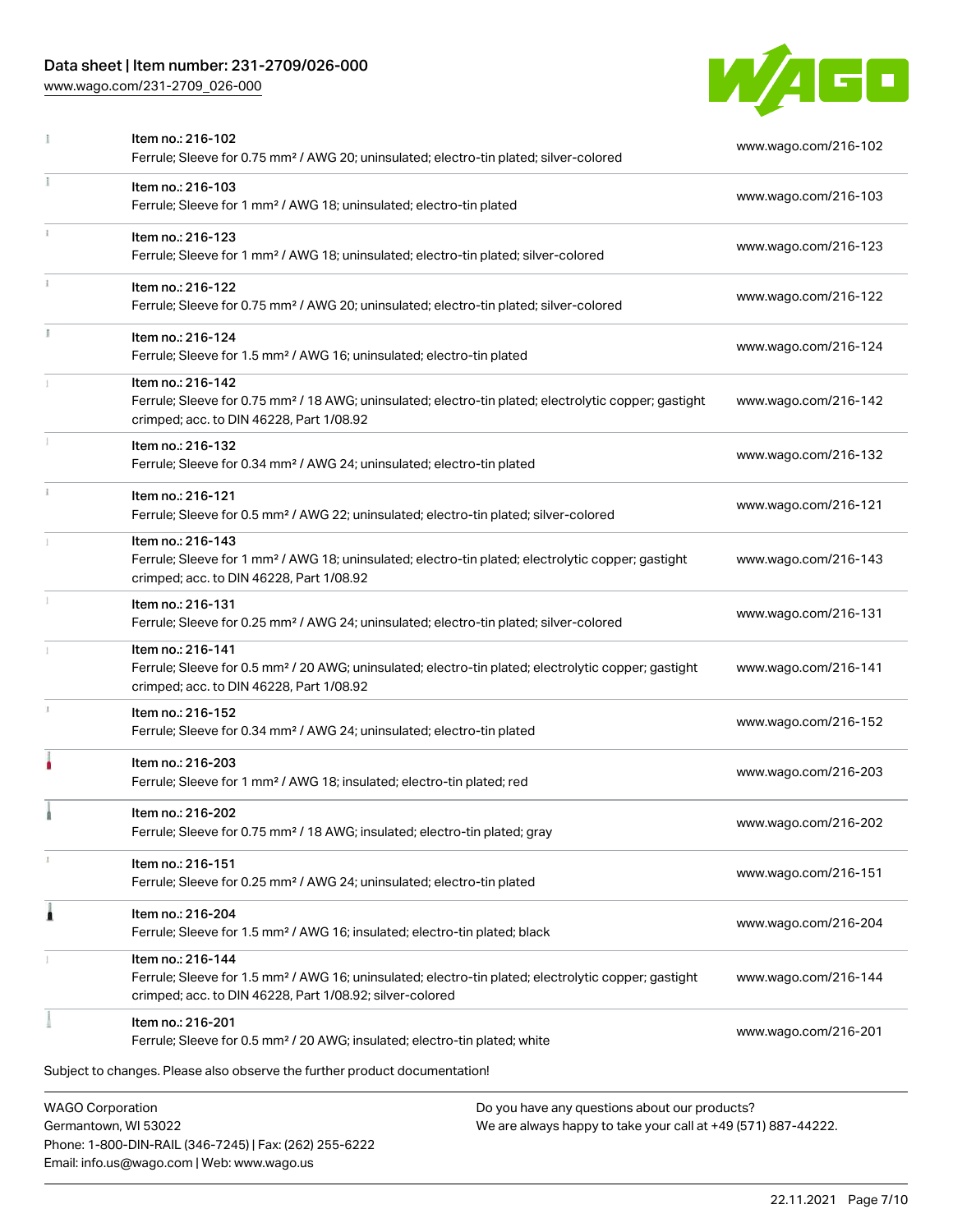[www.wago.com/231-2709\\_026-000](http://www.wago.com/231-2709_026-000)



| Insulation stop   |                                                                                                                                                                                                         |                      |
|-------------------|---------------------------------------------------------------------------------------------------------------------------------------------------------------------------------------------------------|----------------------|
| Insulations stops |                                                                                                                                                                                                         |                      |
| à                 | Item no.: 216-302<br>Ferrule; Sleeve for 0.34 mm <sup>2</sup> / 22 AWG; insulated; electro-tin plated; light turquoise                                                                                  | www.wago.com/216-302 |
|                   | Item no.: 216-322<br>Ferrule; Sleeve for 0.34 mm <sup>2</sup> / 22 AWG; insulated; electro-tin plated; green                                                                                            | www.wago.com/216-322 |
|                   | Item no.: 216-321<br>Ferrule; Sleeve for 0.25 mm <sup>2</sup> / AWG 24; insulated; electro-tin plated; yellow                                                                                           | www.wago.com/216-321 |
|                   | Item no.: 216-301<br>Ferrule; Sleeve for 0.25 mm <sup>2</sup> / AWG 24; insulated; electro-tin plated; yellow                                                                                           | www.wago.com/216-301 |
|                   | Item no.: 216-262<br>Ferrule; Sleeve for 0.75 mm <sup>2</sup> / 18 AWG; insulated; electro-tin plated; electrolytic copper; gastight<br>crimped; acc. to DIN 46228, Part 4/09.90; gray                  | www.wago.com/216-262 |
| 1                 | Item no.: 216-284<br>Ferrule; Sleeve for 1.5 mm <sup>2</sup> / AWG 16; insulated; electro-tin plated; electrolytic copper; gastight<br>crimped; acc. to DIN 46228, Part 4/09.90; black                  | www.wago.com/216-284 |
| 1                 | Item no.: 216-264<br>Ferrule; Sleeve for 1.5 mm <sup>2</sup> / AWG 16; insulated; electro-tin plated; electrolytic copper; gastight<br>crimped; acc. to DIN 46228, Part 4/09.90; black                  | www.wago.com/216-264 |
|                   | Item no.: 216-263<br>Ferrule; Sleeve for 1 mm <sup>2</sup> / AWG 18; insulated; electro-tin plated; electrolytic copper; gastight crimped; www.wago.com/216-263<br>acc. to DIN 46228, Part 4/09.90; red |                      |
| 1                 | Item no.: 216-244<br>Ferrule; Sleeve for 1.5 mm <sup>2</sup> / AWG 16; insulated; electro-tin plated; electrolytic copper; gastight<br>crimped; acc. to DIN 46228, Part 4/09.90; black                  | www.wago.com/216-244 |
|                   | Item no.: 216-243<br>Ferrule; Sleeve for 1 mm <sup>2</sup> / AWG 18; insulated; electro-tin plated; electrolytic copper; gastight crimped; www.wago.com/216-243<br>acc. to DIN 46228, Part 4/09.90; red |                      |
| Â                 | Item no.: 216-224<br>Ferrule; Sleeve for 1.5 mm <sup>2</sup> / AWG 16; insulated; electro-tin plated; black                                                                                             | www.wago.com/216-224 |
|                   | Item no.: 216-221<br>Ferrule; Sleeve for 0.5 mm <sup>2</sup> / 20 AWG; insulated; electro-tin plated; white                                                                                             | www.wago.com/216-221 |
|                   | Item no.: 216-222<br>Ferrule; Sleeve for 0.75 mm <sup>2</sup> / 18 AWG; insulated; electro-tin plated; gray                                                                                             | www.wago.com/216-222 |
|                   | Item no.: 216-242<br>Ferrule; Sleeve for 0.75 mm <sup>2</sup> / 18 AWG; insulated; electro-tin plated; electrolytic copper; gastight<br>crimped; acc. to DIN 46228, Part 4/09.90; gray                  | www.wago.com/216-242 |
|                   | Item no.: 216-241<br>Ferrule; Sleeve for 0.5 mm <sup>2</sup> / 20 AWG; insulated; electro-tin plated; electrolytic copper; gastight<br>crimped; acc. to DIN 46228, Part 4/09.90; white                  | www.wago.com/216-241 |
|                   | Item no.: 216-223<br>Ferrule; Sleeve for 1 mm <sup>2</sup> / AWG 18; insulated; electro-tin plated; red                                                                                                 | www.wago.com/216-223 |

Subject to changes. Please also observe the further product documentation!

| <b>WAGO Corporation</b>                                |
|--------------------------------------------------------|
| Germantown, WI 53022                                   |
| Phone: 1-800-DIN-RAIL (346-7245)   Fax: (262) 255-6222 |
| Email: info.us@wago.com   Web: www.wago.us             |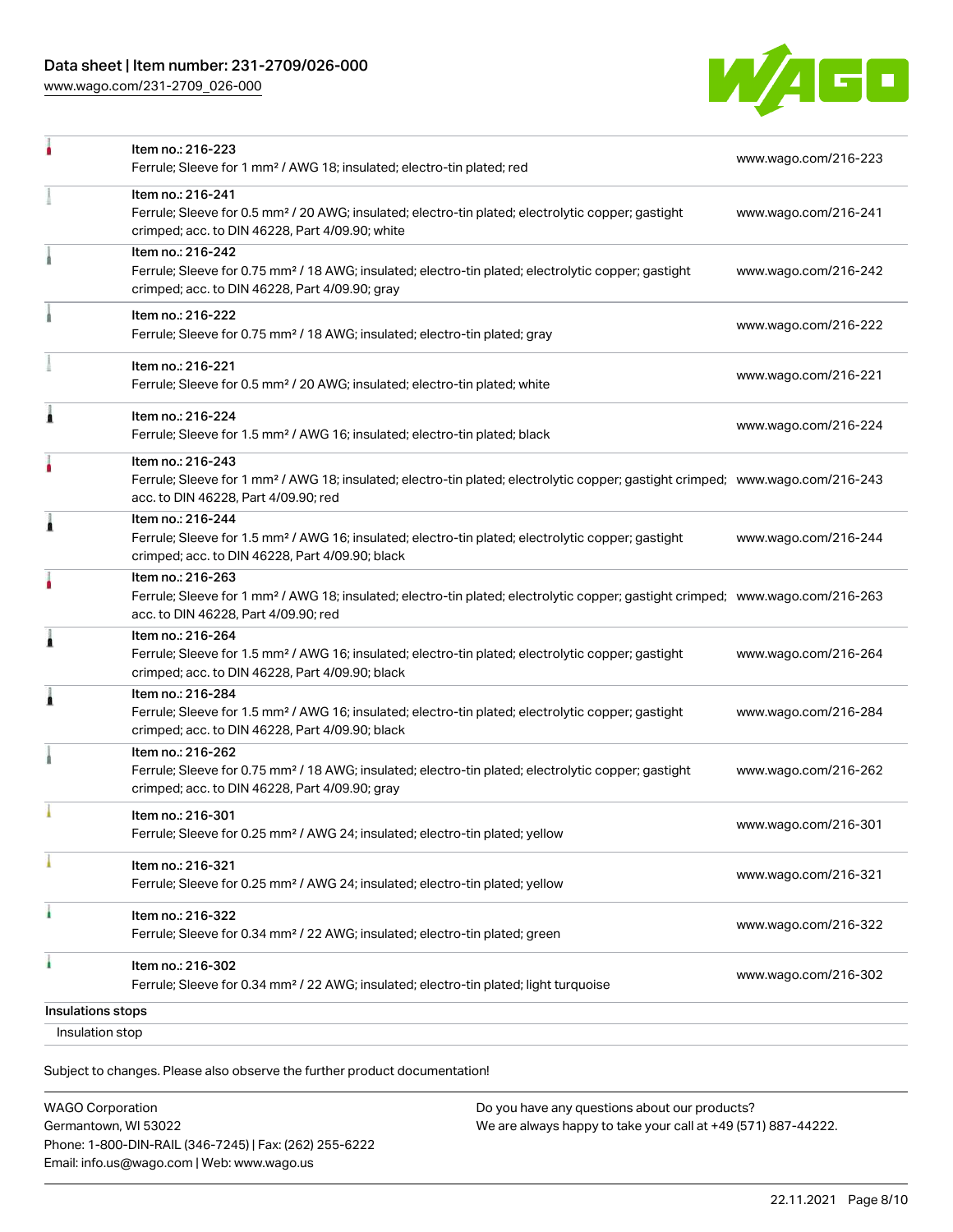

Item no.: 231-673 Insulation stop; 0.08-0.2 mm<sup>2</sup> / 0.2 mm<sup>2</sup> "s"; white [www.wago.com/231-673](http://www.wago.com/231-673)



Item no.: 231-674 Item ito... 231-074<br>Insulation stop; 0.25 - 0.5 mm²; light gray [www.wago.com/231-674](http://www.wago.com/231-674)



Item no.: 231-675 Insulation stop; 0.75 - 1 mm²; dark gray [www.wago.com/231-675](http://www.wago.com/231-675)<br>Insulation stop; 0.75 - 1 mm²; dark gray

# Downloads Documentation

| <b>Additional Information</b>      |            |               |          |
|------------------------------------|------------|---------------|----------|
| Technical explanations             | 2019 Apr 3 | pdf<br>2.0 MB | Download |
|                                    |            |               |          |
| <b>CAD files</b>                   |            |               |          |
| CAD data                           |            |               |          |
| 2D/3D Models 231-2709/026-000      |            | <b>URL</b>    | Download |
| CAE data                           |            |               |          |
| EPLAN Data Portal 231-2709/026-000 |            | URL           | Download |
| ZUKEN Portal 231-2709/026-000      |            | <b>URL</b>    | Download |
| EPLAN Data Portal 231-2709/026-000 |            | <b>URL</b>    | Download |
|                                    |            |               |          |

## Environmental Product Compliance

### Compliance Search

| Environmental Product Compliance 231-2709/026-000                                                                                                                              | URL | Download |
|--------------------------------------------------------------------------------------------------------------------------------------------------------------------------------|-----|----------|
| 2-conductor female connector; Push-in CAGE CLAMP <sup>®</sup> ; 2.5 mm <sup>2</sup> ; Pin spacing 7.62<br>mm; 9-pole; with integrated end plate; 2,50 mm <sup>2</sup> ; orange |     |          |

Subject to changes. Please also observe the further product documentation!

WAGO Corporation Germantown, WI 53022 Phone: 1-800-DIN-RAIL (346-7245) | Fax: (262) 255-6222 Email: info.us@wago.com | Web: www.wago.us